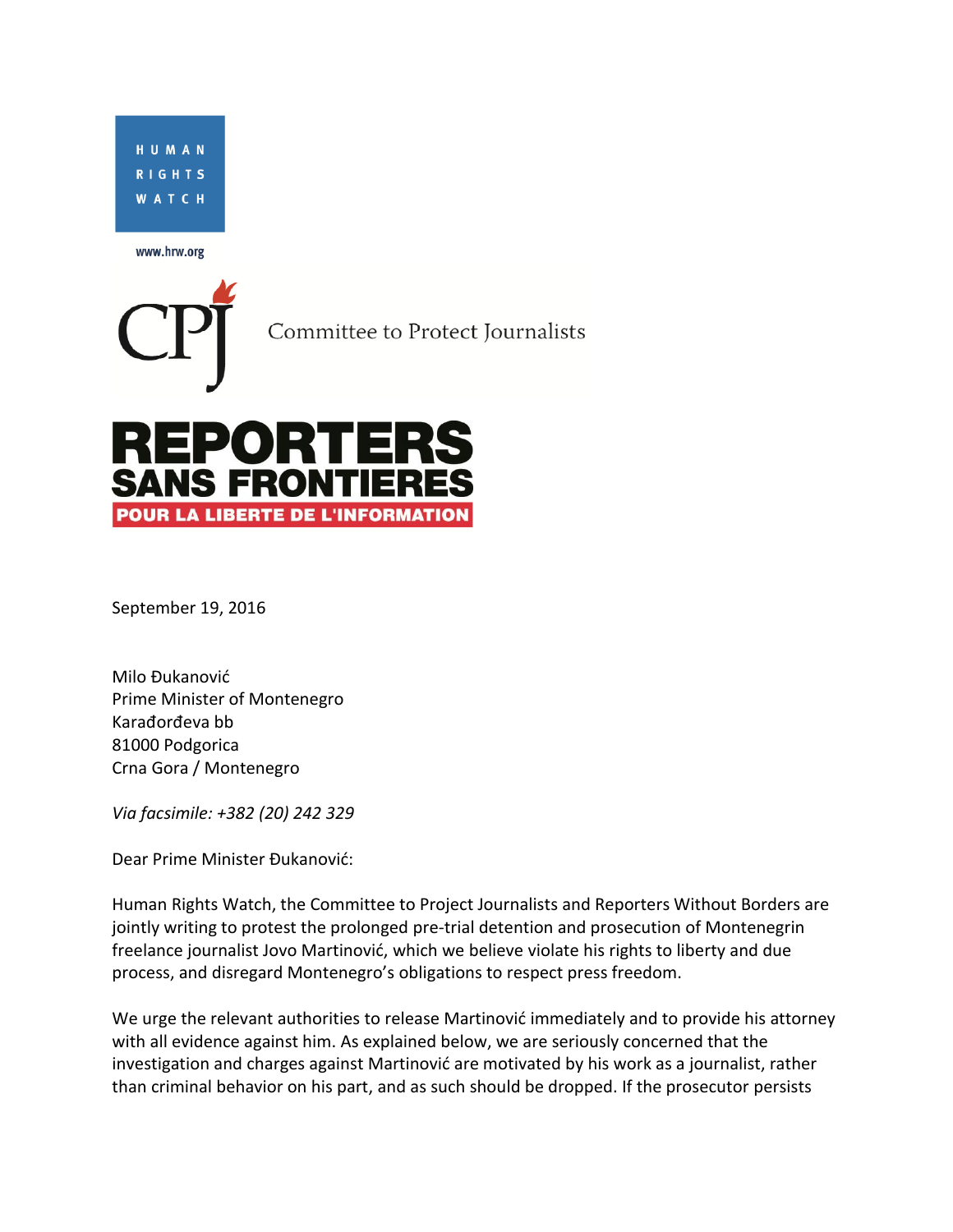with the charges to trial, it is essential that the trial complies with international standards, including rights enshrined in the European Convention on Human Rights.

Martinović was detained on October 22, 2015, on suspicion of participating in a drug trafficking ring, pending the completion of an investigation against him and 17 other suspects. On April 8, 2016, after nearly half a year in detention, the Special Prosecutors Office filed an indictment against Martinović and 13 others. As of today, no trial date had been set.

Two special requests by Martinović's lawyer to have his client released on bail pending trial have been rejected, most recently on September 9, though the authorities provided no detailed explanation for the rejection.

The European Court of Human Rights, whose rulings are binding on Montenegro, has repeatedly clarified that judicial authorities should make decisions on pretrial detention based on evidence of specific facts and personal circumstances about the accused, and they cannot rely on "general and abstract" reasons. In Martinović's case, we believe the authorities have not offered specific facts or circumstances to justify his continued detention, and he should therefore be released pending and during trial.

With respect to the charges, the prosecutor alleges that Martinović committed criminal acts by facilitating a meeting between the buyer and seller of narcotics and installing a communication application – Viber (a popular and commonly used application) – on the phone of the alleged gang leader, Duško Martinović (no relation to the journalist). Jovo Martinović denies the charges and, with his lawyer, has explained to the prosecutor how his contact with Duško Martinović and the other alleged criminals was solely in the context of his work as a journalist.

Over the past 15 years, Martinović has done extensive investigative reporting about crimes and war crimes, developing sources among criminal organizations. He's worked with a wide array of international media and contributed reporting and research to *The Economist*, *Newsday*, *Global Post*, *The Financial Times*, and VICE media group, among others.

In 2014, Martinović worked with VICE on a documentary series about a gang of gem thieves called the Pink Panthers, of which Duško Martinović is a member. At the time of his arrest, he was conducting research for the French production company CAPA Presse for a documentary film (*La route de la Kalashnikov*) about the smuggling of weapons from the Balkans to Western Europe, which subsequently aired on the French television channel Canal+.

International journalists who have worked with Martinović attest to his integrity and professionalism. They point in particular to his skills at establishing direct sources in criminal organizations.

On April 19, 2016, the Committee to Protect Journalists sent you [a letter](https://cpj.org/2016/04/cpj-writes-to-montenegrin-prime-minister-milo-duka.php) expressing deep concern about Martinović's excessively long detention without charge prior to April 8, and the non-disclosure of evidence against him to his attorney. In this letter, international journalists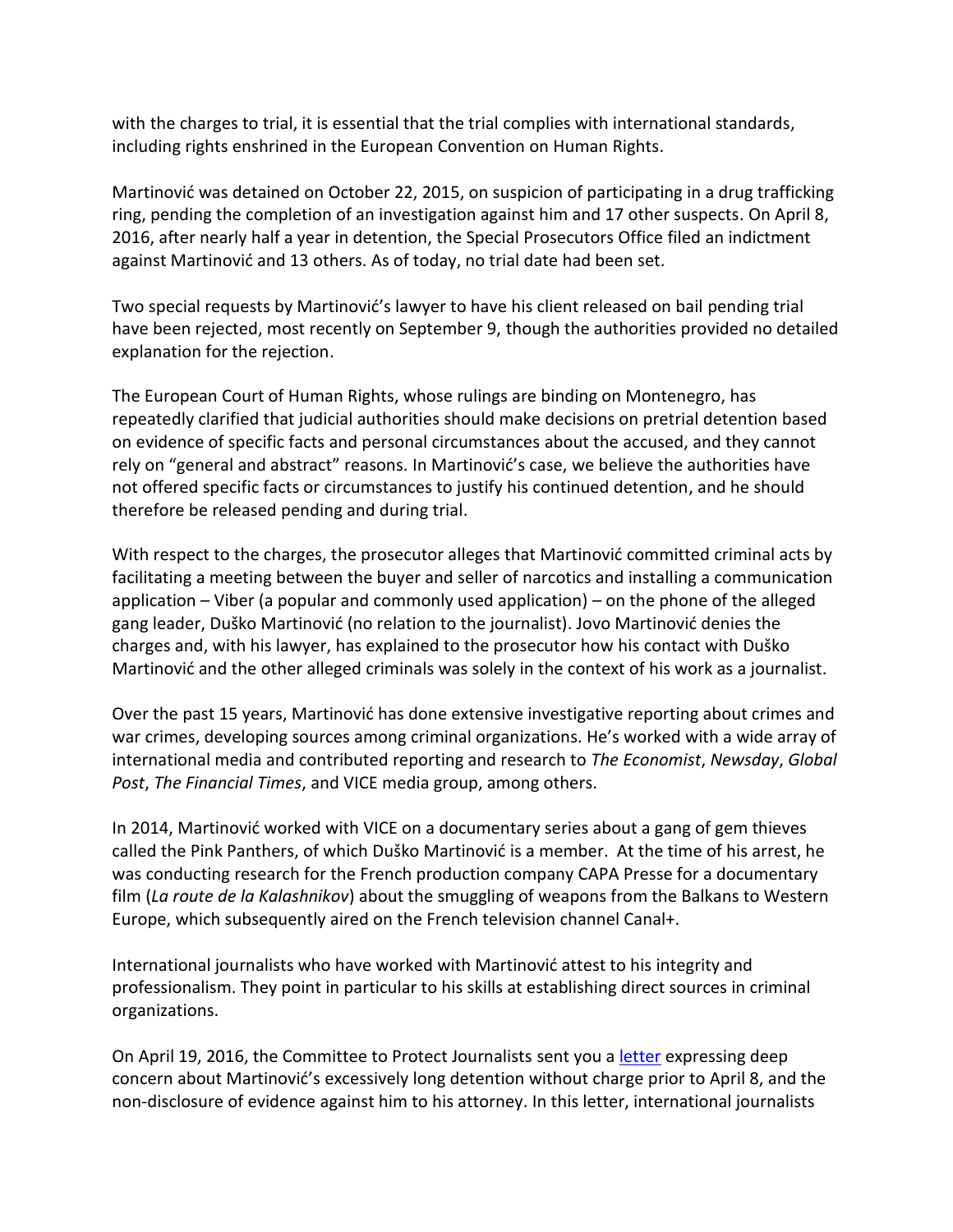vouched for Martinović's character. On April 22, 2016, Reporters Without Borders issued a [statement](https://rsf.org/en/news/journalist-completes-six-months-detention-without-charge) about Martinović that condemned his prolonged detention.

Today, after 11 months in detention, five months after the indictment, the only evidence that the prosecutor has provided to Martinović are statements from two of his co-accused, who are apparently cooperating with the authorities in return for reduced sentences. In August, the daily *Vijesti* ran a series of articles alleging that Special Prosecutor Mira Samardžić has applied pressure on Duško Martinović to implicate Jovo Martinović in crimes he had not committed.

Mr. Prime Minister, we are concerned that Jovo Martinović's lengthy detention and prosecution is motivated by his work as an investigative journalist rather than in response to an alleged criminal act. This would show a lack of respect for Montenegro's obligations to respect and safeguard media freedom. In addition, the Copenhagen criteria applicable to states negotiating European Union accession include respect for freedom of the press.

If the prosecution has amassed probative evidence against Martinović, we call on the relevant authorities to give full access to that evidence to Martinović and his legal representatives so they can prepare his legal defense. We also call for Martinović's release pending the outcome of his trial.

Thank you for your attention to this important matter and we look forward to your reply.

Sincerely,

ugh Williamson

Hugh Williamson, Europe and Central Asia Director, Human Rights Watch

An

Joel Simon, Executive Director, Committee to Protect Journalists

 $\mathbin{\overset{\textup{}}{\frown}}$   $\mathbin{\overset{\textup{}}{\frown}}$ 

Christophe Deloire, Secretary General, Reporters Without Borders